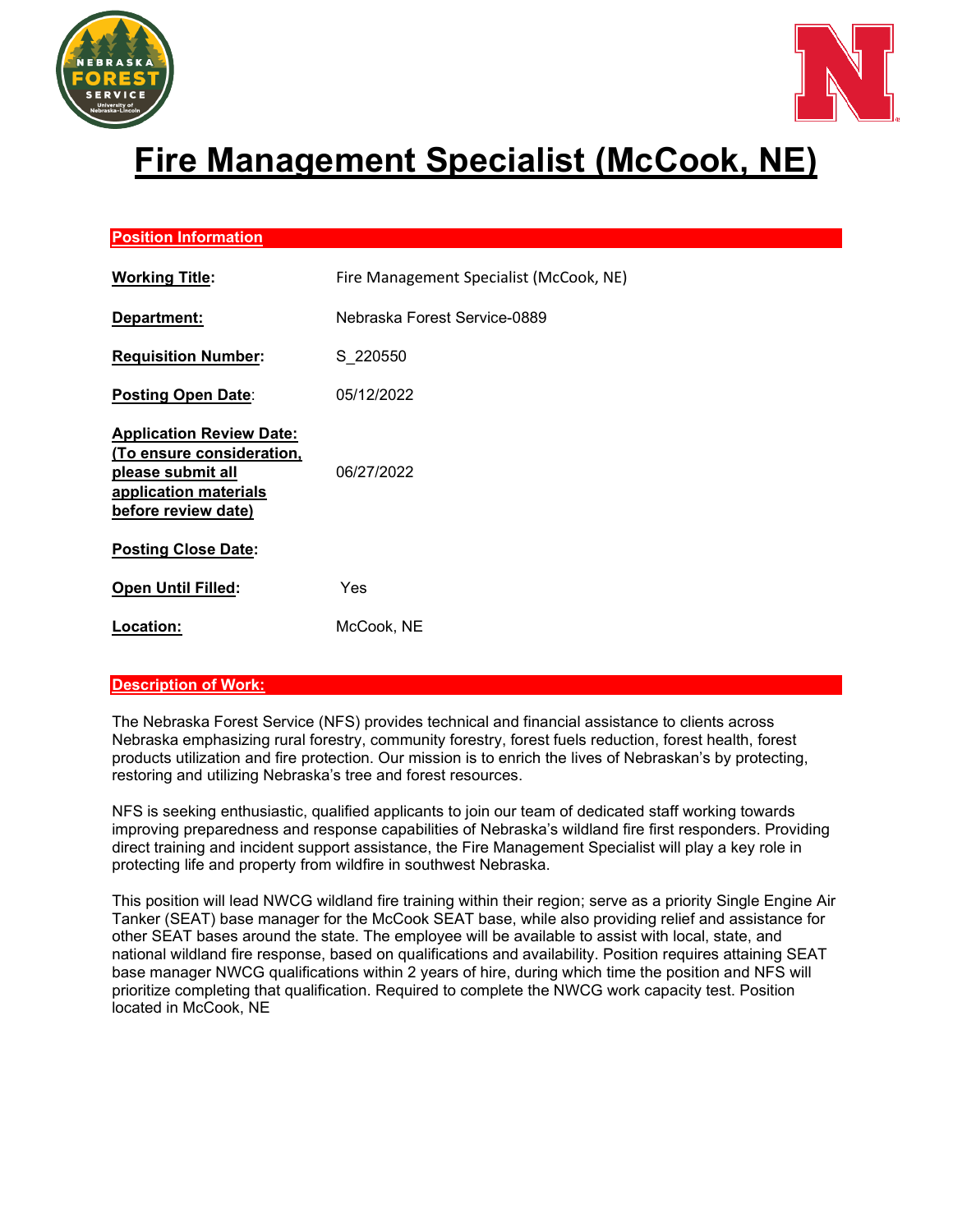



The University of Nebraska-Lincoln seeks to attract and retain a high performing and diverse workforce in which employees' differences are respected and valued to better meet the varying needs of the diverse populations we serve. The university fosters a diverse and inclusive work environment that promotes collaboration so that all individuals are able to participate and contribute to their full potential. As an EO/AA employer, qualified applicants are considered for employment without regard to race, color, ethnicity, national origin, sex, pregnancy, sexual orientation, gender identity, religion, disability, age, genetic information, veteran status, marital status, and/or political affiliation. See: http://www.unl.edu/equity/notice-nondiscrimination.

#### **Minimum Required Qualifications**

Bachelor's degree in forest management, natural resources or related field, plus one year wildland firefighting experience required; equivalent education/experience considered. Must be qualified as a firefighter type 1 (NWCG) or higher. Ability to attain single resource boss certification within 3 years and SEAT base manager within 2 years. Knowledge of maintenance and operation of specialized tools and equipment used in wildland firefighting; and ability and experience in prescribed fire implementation and/or wildland fire suppression including knowledge of fire behavior, fire hazard and risk analysis, safety mitigation and fire line leadership essential. Must have a valid driver's license and meet University driver eligibility requirements.

### **Preferred Qualifications**

Prefer Bachelor's in forest management, natural resources or related field plus two years' wildland firefighting experience; prescribed fire burn boss 2; any single resource boss certification; SEAT base manager certification; ability to develop and deliver wildland fire training courses; knowledge of computer software including, but not limited to, Word, Excel, Powerpoint, email, etc..

| <b>Pre-Placement Driving</b><br><b>Record Review Required:</b>                                                                                                  | Yes              |
|-----------------------------------------------------------------------------------------------------------------------------------------------------------------|------------------|
| <b>Physical Required:</b>                                                                                                                                       | Yes              |
| <b>Commercial Driver's License</b><br>(CDL) required. Subject<br>to DOT approved<br>pre-employment & random<br>testing for alcohol and<br>controlled substances | No               |
| <b>Criminal History</b><br><b>Background Check</b><br>Reguired:                                                                                                 | Yes              |
| <b>Posted Salary:</b>                                                                                                                                           | \$53,194 minimum |